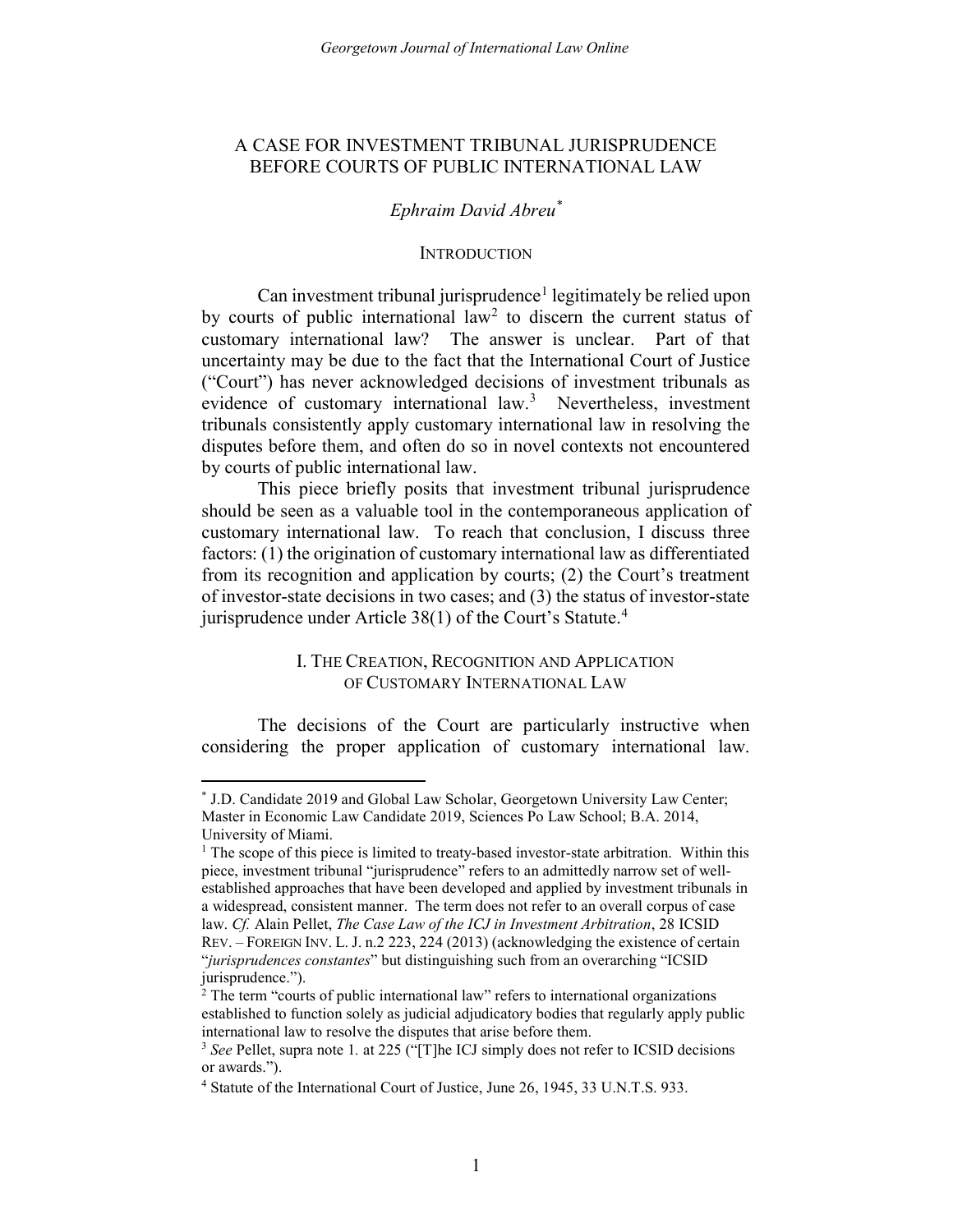However, it is important to distinguish the Court's role in recognizing and applying customary international law from the creation of customary international law itself. By definition, customary international law is created only by *states* insofar as it is reflected in state practice.<sup>5</sup>

 Consequently, a customary norm may exist without the Court's acknowledgement of the same. In fact, logic requires that: first, a recognize it; and, second, the possibility that more norms may exist beyond those that have been pronounced upon by the Court since its docket is limited. Although it is true that the Court has recognized the existence of customary international law many times throughout its history,<sup>6</sup> the Court is not the only actor involved in evaluating customary norms. Other courts of public international law such as the International Criminal Tribunal for the Former Yugoslavia<sup>7</sup> and the International Tribunal for the Law of the Sea deal directly with matters of customary international law.<sup>8</sup> Even beyond courts, entities such as the International are consistently engaged in "codification" projects aimed at identifying customary norm exist prior to reaching the Court in order for the Court to Law Commission and the International Law Association, among others, the current status of customary norms.

 Thus, the state-driven nature of customary international law necessarily entails a de-monopolization of its recognition and application on the global scale. That fact has strong implications for the capacity of all international adjudicatory bodies to recognize and apply customary international law in particularized instances. The corollary is that – in theory – investment tribunals are fully capacitated to legitimately recognize and apply customary international law in the same way any other international adjudicatory body can. Indeed, in certain cases,

 Germ./Neth.), 1969 I.C.J. 3, 44, ¶ 77 (Feb. 20) (describing customary international law 266, 277-78 (Nov. 20) (contemplating the notion that a regional customary international globe, which would only be binding on consenting states of that region). <sup>5</sup> See, e.g., North Sea Continental Shelf Cases (Fed. Rep. of Germ./Den.; Fed. Rep. of as the result of state practice); Asylum Case (Colombia/Peru), Judgment, 1950 I.C.J. law may also develop by virtue of state practice in a particular contiguous are of the

 55 ¶ 101 (April 20) (expressing that the prevention principle represents "a customary rule"); Case Concerning the Gabčíkovo-Nagymaros Project (Hung./Slovk.), Judgment, 1997 I.C.J. 7, 38, ¶ 46 (Sept. 25) (noting that the Court had held portions of the Vienna Convention on the Law of Treaties to reflect "existing customary law" several times) <sup>6</sup> See, e.g., Pulp Mills on the River Uruguay (Arg. v. Uru.), Judgment, 2010 I.C.J. 14, [hereinafter Gabčíkovo-Nagymaros].

 Note the International Criminal Tribunal for the Former Yugoslavia was dissolved in 2017.

 with Respect to Activities in the Area, Case No. 17, Advisory Opinion of Feb. 1, 2011, ¶¶ 110–11 (discussing customary duties of conduct and result); Prosecutor v. Duško Yugoslavia July 15, 1999) (establishing the overall control test in interpreting the customary law governing attribution of wrongful conduct to states). <sup>8</sup> See, e.g., Responsibilities and Obligations of States Sponsoring Persons and Entities Tadic, Case No. IT-94-1-A, Appeal Judgment, (Int'l Crim. Trib. For the Former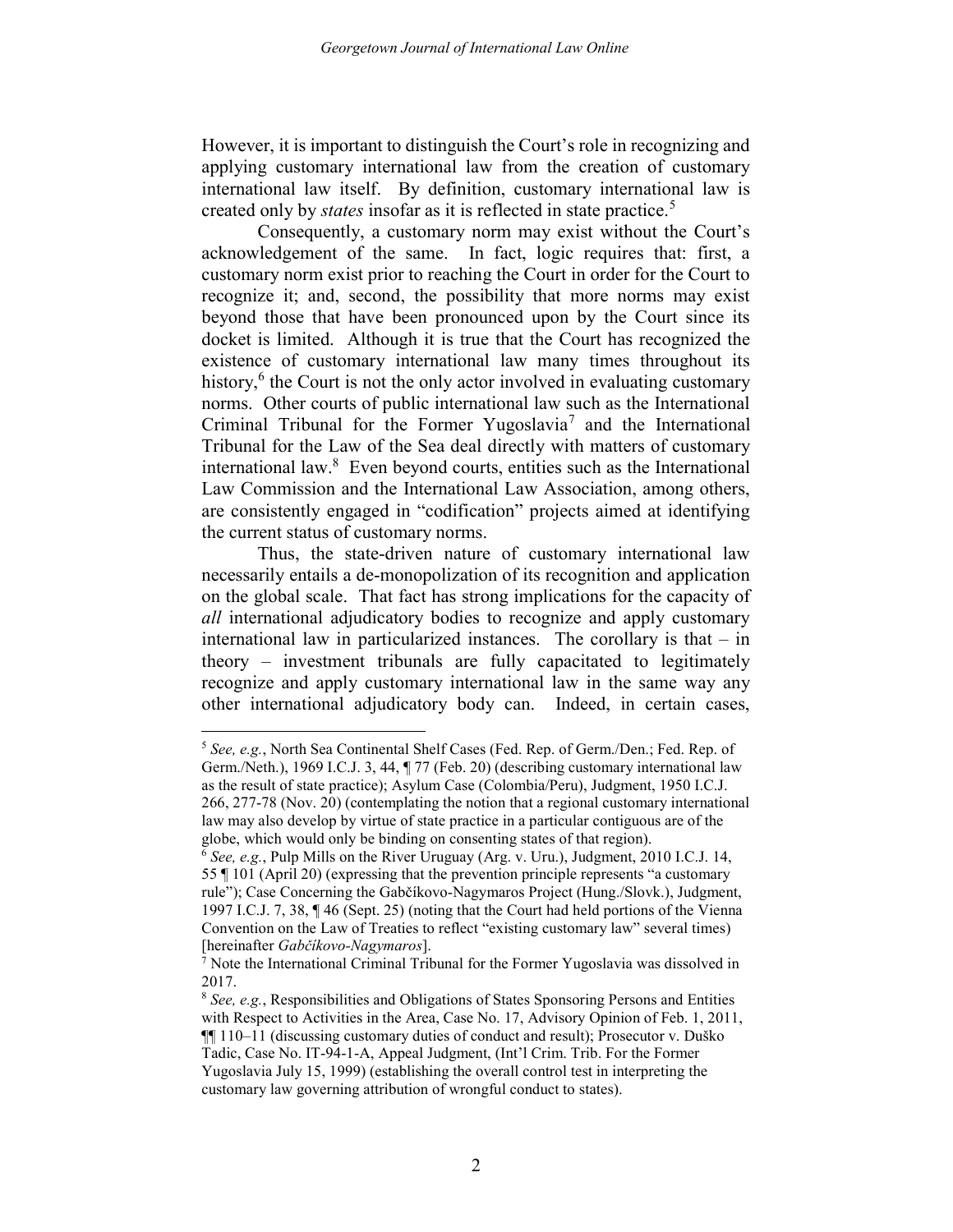investment tribunals have pioneered the application of customary adjudicatory bodies. Yet, investment jurisprudence does not seem to have much of an impact in the public international law arena. international law to contexts not contemplated by other international

## II. THE COURT'S INTERACTION WITH INVESTOR-STATE DECISIONS

In the Case Concerning Ahmadou Sadio Diallo<sup>9</sup> ("Diallo"), the Court indicated some willingness to consider the role of investment tribunals in informing the application of customary international law. At the jurisdictional stage, one of the Court's considerations was whether a state could exercise diplomatic protection over injuries suffered by a foreign entity owned by one of its nationals.<sup>10</sup> Guinea effectively contended that the rise of investor-state arbitration, which focuses on the nationality of investors and not the paper nationality<sup>11</sup> of the entity, marked a shift in international custom in matters concerning diplomatic protection.

 In evaluating Guinea's claim, the Court explicitly contemplated the investment tribunal decisions that Guinea cited to in defense of its position.<sup>12</sup> Nevertheless, the Court disagreed and upheld Barcelona Traction's<sup>13</sup> paper nationality approach by reasoning that it conceived of investor-state arbitration's divergence from the paper nationality approach to be of an exceptional nature:

 The fact invoked by Guinea that various international agreements, such as agreements for the promotion and protection established special legal régimes governing investment protection, that provisions in this regard are commonly included in contracts entered into directly between States and foreign investors, is not sufficient to show that there has been a change in the customary rules of diplomatic protection; it could equally of foreign investments and the Washington Convention, have show the contrary.<sup>14</sup>

<sup>&</sup>lt;sup>9</sup> Case Concerning Ahmadou Sadio Diallo (Rep. of Guinea v. Dem. Rep. of the Congo), Preliminary Objections, Judgment, 2007 I.C.J. 582, 614, ¶ 90 [hereinafter Diallo].

 $10$  See id. at  $\P$  76–85.

<sup>&</sup>lt;sup>11</sup> See id. at  $\P\P$  86–87.

 $12$  See id. at  $\P$  88-90.

<sup>&</sup>lt;sup>13</sup> Case Concerning Barcelona Traction, Light, and Power Co., (Belg. v. Spain), 1970 I.C.J. 1 (Feb. 5).

 $14$  Diallo, 2007 I.C.J. at 614,  $\P$  90.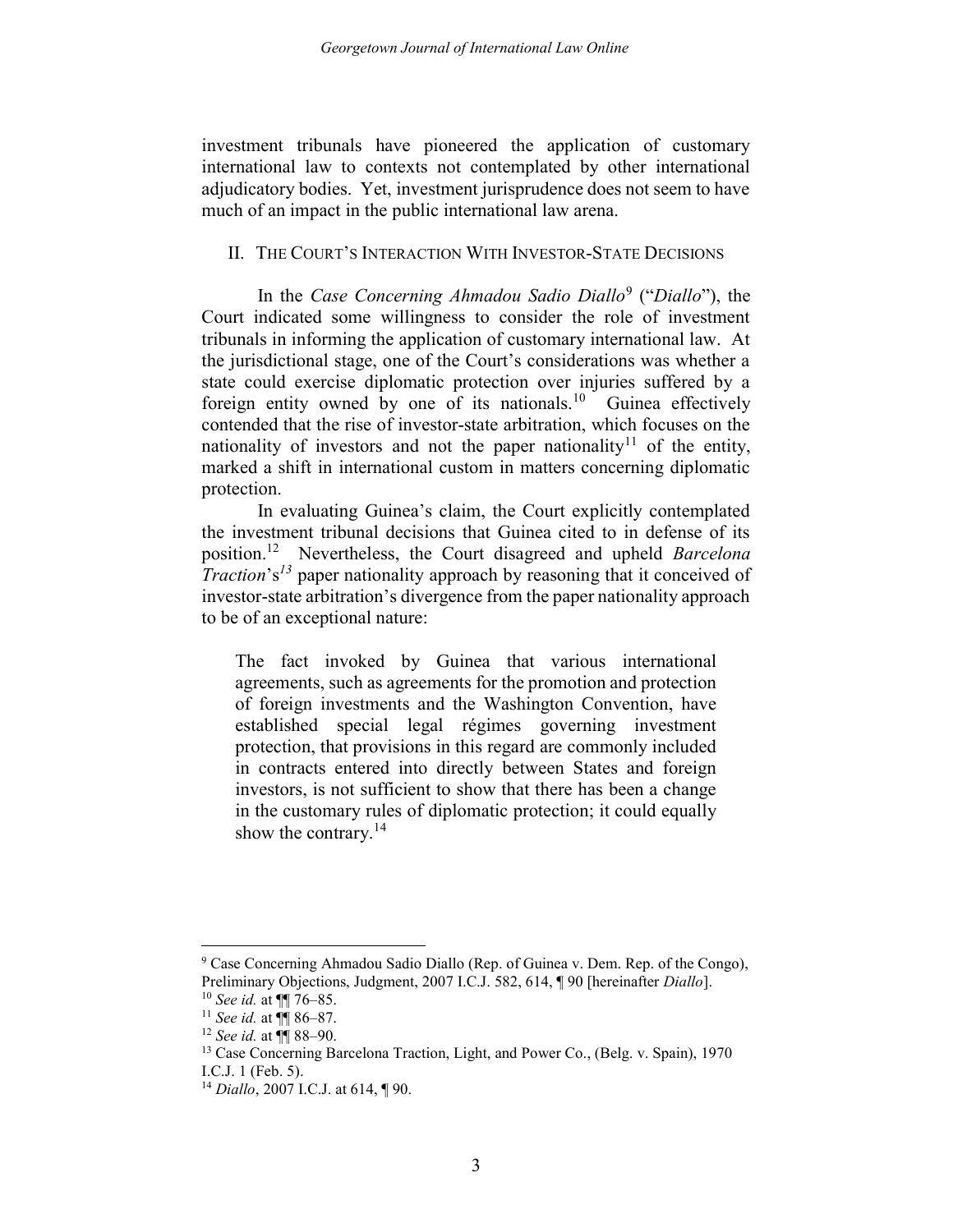In *Bolivia v. Chile*,<sup>15</sup> the Court recently referenced investment arbitration when it rejected Bolivia's claim that a "doctrine of legitimate expectations" exists as a binding principle in general international law. Bolivia substantiated that claim by citing to the doctrine's wide application in investment arbitration. The Court responded by "not[ing] that references to legitimate expectations may be found in [investment] arbitral awards," while concluding that "[i]t does not follow from such references that there exists in general international law a principle…" that espouses the doctrine of legitimate expectations.<sup>16</sup>

 Some may interpret these dicta as a blow to the relevance of investment tribunals' jurisprudence before courts of public international law. However, the Court's reasoning in neither case abrogates the potential utility of investor-state jurisprudence in discerning the current status of customary international law. In Diallo, the Court simply recognized a distinction between diplomatic protection and the notion of "protection by substitution," which allows investors to bring claims against states in the realm of investor-state disputes.<sup>17</sup> In other words, the Court simply noted that the latter allows tribunals to effectively "pierce the corporate veil" for purposes of determining jurisdiction rationae personae on the basis of written agreements.<sup>18</sup> In *Bolivia v. Chile*, the Court was not evaluating the status of customary international law but Bolivia's assertion of the existence of a "principle in international law."<sup>19</sup> The Court's willingness to take note of arbitral decisions in both cases is far more important than its contextual non-reliance on the same. Indeed, Diallo can be said to have substantiated the potential relevance of international law has shifted.<sup>20</sup> investment tribunals' jurisprudence when considering whether customary

and consistently international law to a diverse array of contexts. Since the 1970s, states Investment tribunals constantly and consistently apply

<sup>&</sup>lt;sup>15</sup> See Obligation to Negotiate Access to the Pacific Ocean (Bol. v. Chile), Judgment, Gen. List No.153 (Oct. 1, 2018).

<sup>&</sup>lt;sup>16</sup> See id. at  $\P$  161–62.

<sup>&</sup>lt;sup>17</sup> See Diallo, 2007 I.C.J. at 614,  $\P$  88–90 (noting that in investment disputes "the role of diplomatic protection somewhat faded.").

 $18$  See id. at 90.

 international law represent a separate source of law per the Court's statute under Article law. See Thomas Cottier & Jörg Paul Müller, Estoppel, in MAX PLANCK <sup>19</sup> See Bolivia v. Chile, Judgment, Gen. List No.153,  $\P$  161–62. General principles of 38(1)(b). Bolivia represented the "doctrine of legitimate expectations" as a counterpart to the doctrine of estoppel, which is considered to be a general principle of international

 ENCYCLOPEDIA OF PUBLIC INTERNATIONAL LAW (April 2007) ("Most authors consider the doctrine to be a general principle of law, founded on the broad concept of good faith….").

<sup>&</sup>lt;sup>20</sup> See Diallo, 2007 I.C.J. at 614,  $\sqrt{ }$  89 (noting that the Court "carefully examined State practice and decisions of international courts and tribunals in respect of diplomatic protection" to deduce whether the law governing diplomatic protection had shifted).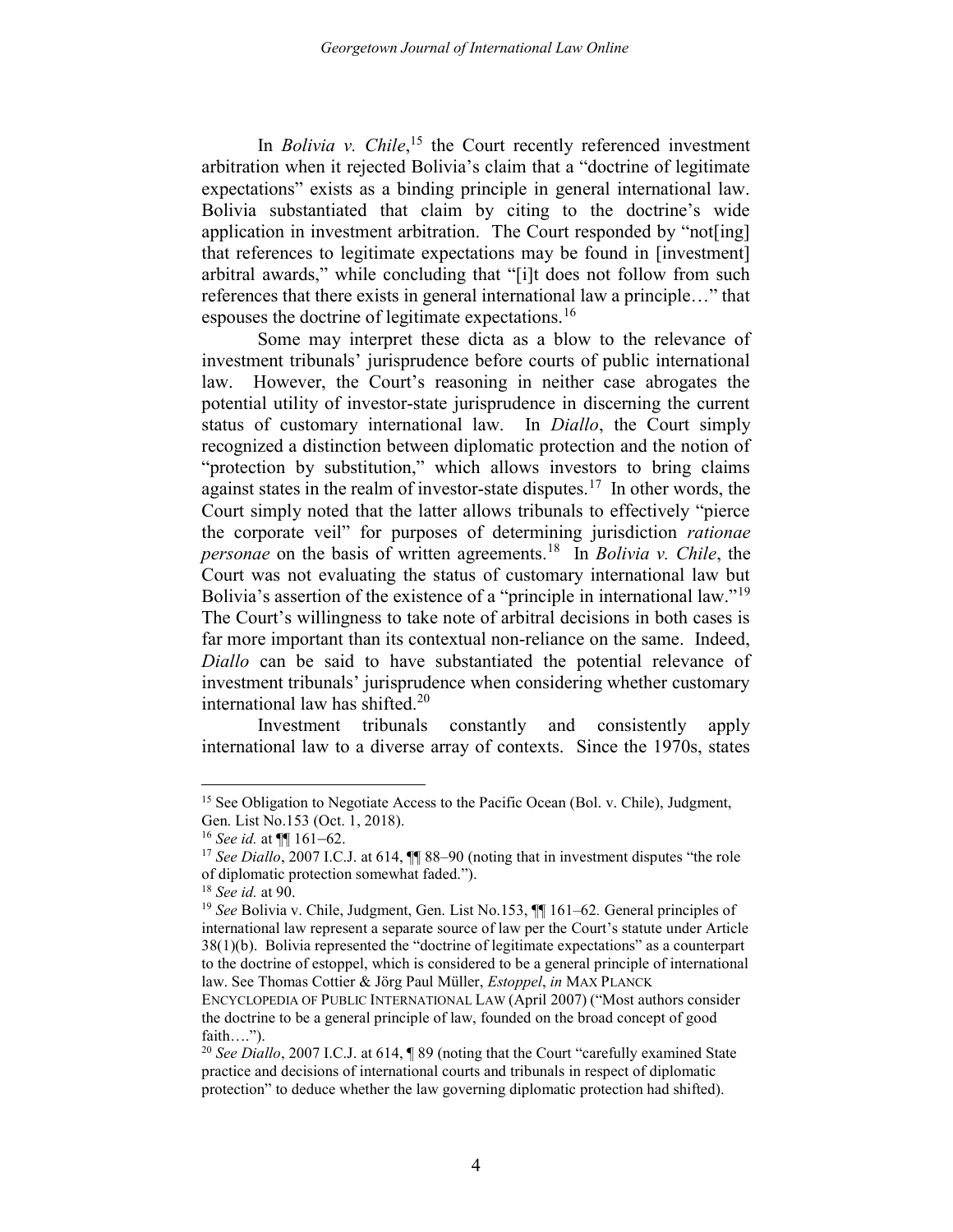have concluded over 2,000 bilateral investment treaties.<sup>21</sup> By 2017, span of twenty years.<sup>22</sup> Stephen M. Schewbel, a former President of the Court, posited that the very existence of thousands of bilateral investment treaties had "reshaped" a portion of customary international law "to embody the principles of law" found in those treaties.<sup>23</sup> investment tribunals had heard 855 cases related to those treaties over the

 The tribunals tasked with addressing the disputes arising under those treaties are composed of many of the sharpest minds in international law, including judges of the Court itself.<sup>24</sup> The United Nations Conference on Trade and Development indicates that in 2017 alone, investment tribunals addressed questions surrounding "the standing of State-owned enterprises, multiple ISDS [investor-state dispute settlement] claims, concurrent treaty arbitration and domestic court proceedings, corporate 'seat' and abuse of rights, denial of benefits, and legislative reforms in the renewable energy sector."<sup>25</sup> For these reasons, investor-state arbitral jurisprudence can be a useful tool when examining shifts in international custom and should not be ignored. $26$ 

 In fact, the Court has established that it is to consider the entirety of *current* law applicable to a case beyond the jurisprudence put forth by the contending parties.<sup>27</sup> In the Case Concerning the Continental Shelf

<u>.</u>

<sup>&</sup>lt;sup>21</sup> Stephen M. Schwebel, The Influence of Bilateral Investment Treaties on Customary International Law, 98 PROCEEDINGS OF THE ANNUAL MEETING (AM. SOC. OF INT'L L.) 27, 28 (2004), https://www.jstor.org/stable/25659890.

 $22$  Investor-State Dispute Settlement: Review of Developments in 2017, U.N. CONF. ON TRADE & DEV. (June 2018),

https://unctad.org/en/PublicationsLibrary/diaepcbinf2018d2\_en.pdf.<br><sup>23</sup> See Schwebel, supra note 21at 27 ("Customary international law governing the treatment of foreign investment has been reshaped to embody the principles of law found in more than two thousand concordant bilateral investment treaties.").

a Problem? The role of ICJ judges in ISDS, INT'L INST. FOR SUSTAINABLE DEV. (Nov. commentary.pdf (noting that I.C.J. judges had served on 10% of all investment tribunals as of mid-2017). <sup>24</sup> See Nathalie Bernasconi-Osterwalder & Martin Dietrich Brauch, Is "Moonlighting" 2017), https://www.iisd.org/sites/default/files/publications/icj-judges-isds-

<sup>&</sup>lt;sup>25</sup> See U.N. CONFERENCE ON TRADE & DEVELOPMENT, supra note 22.

International Investment Law, in PRINCIPLES OF INTERNATIONAL INVESTMENT LAW, 1, 15 (2d. ed. 2012) ("some general rules of international law find their major practical expression in foreign investment law . . . [as such,] a full contemporary understanding of these rules requires knowledge of their interpretation and application in foreign <sup>26</sup> See generally Rudolf Dolzer & Christoph Schreur, *History, Sources, and Nature of* investment law cases.").

<sup>&</sup>lt;sup>27</sup> Cf. Fisheries Jurisdiction Case (U.K. v. Iceland), Judgment, 1974 I.C.J. 3, 9,  $\P$  17 therefore required . . . to consider on its own initiative al1 rules of international law which may be relevant to the settlement of the dispute."); Legal Consequences for States of the Continued Presence of South Africa in Namibia (South West Africa) Notwithstanding Security Council Resolution 276 (1970), Advisory Opinion, 1971 I.C.J. 16, 31, ¶ 53 (June 21) ("Moreover, an international instrument has to be (July 25) ("The Court . . . is deemed to take judicial notice of international law, and is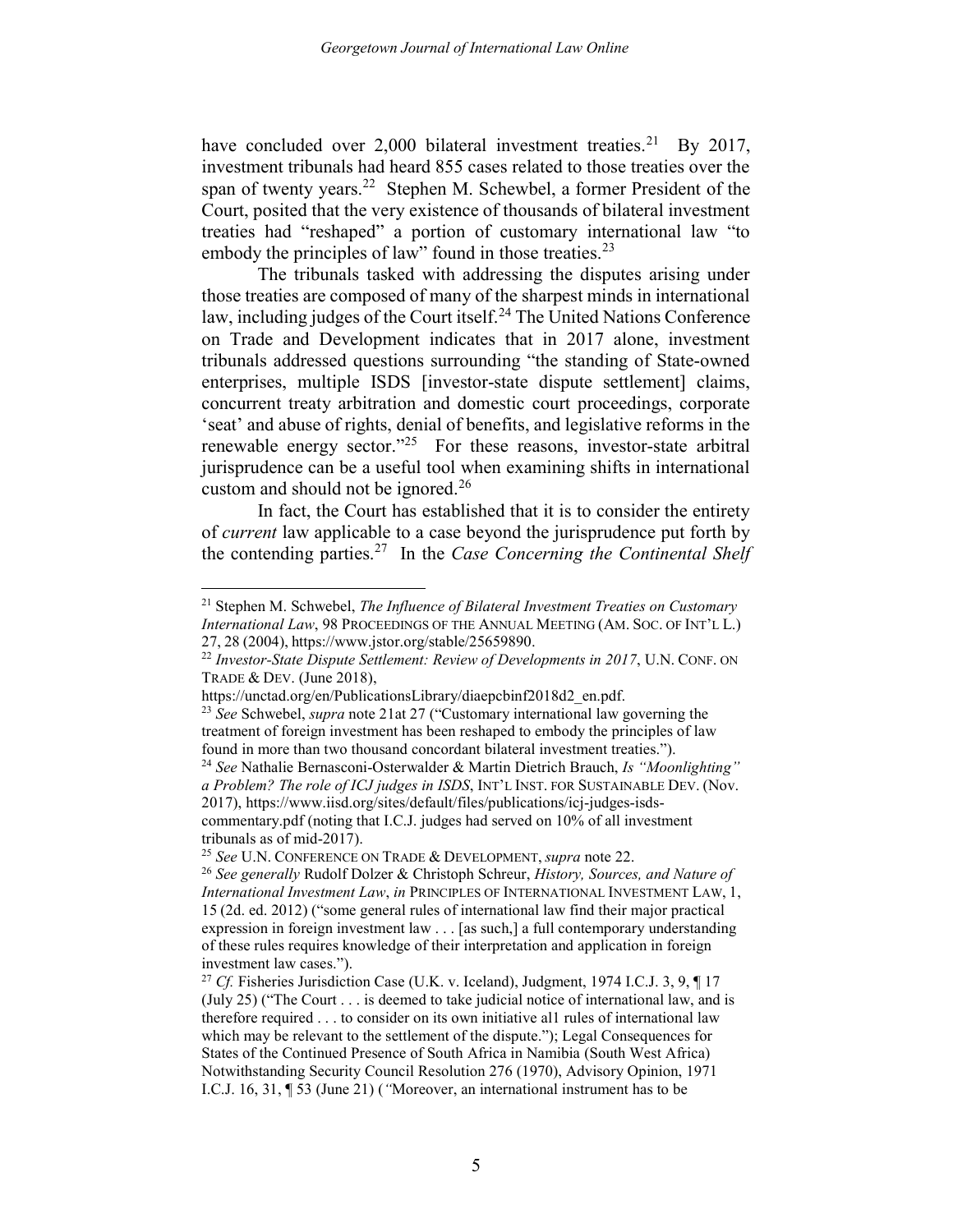(Tunisia/Libyan Arab Jamahiriya), the Court indicated that it has to consider *proprio motu* the rise of new legal trends and "emergent rule[s] of customary law" applicable to a case.<sup>28</sup> By the very nature of the field, investor-state tribunals are positioned to deal with novel matters of international law before courts of public international law and thus signal shifts in customary international law before them.

 For example, in recent years the international community has made an important shift toward increased state responsibility in areas concerning environmental law<sup>29</sup> and human rights.<sup>30</sup> Investment tribunals began analyzing the impact of that shift on the law on state responsibility and the status of multi-national corporations under international law years ago. In late 2016, the tribunal in Urbaser v. The Argentine Republic found that "it can no longer be admitted that companies operating internationally are immune from becoming subjects of international law,"<sup>31</sup> thereby possibly marking a new legal trend. In contrast, courts of public international law have yet to make such a pronouncement on the applicability of international law to corporations in the human rights context.

# III. THE STATUS OF INVESTMENT JURISPRUDENCE UNDER THE COURT'S STATUTE

 Assuming then the relevance of investor-state arbitral jurisprudence to the contemporaneous application of customary international law, an additional question arises: To what extent should public international tribunals treat the decisions of investment tribunals as relevant guidance? That question prompts a consideration of Article 38 of the Court's statute, which is widely considered to delineate the major sources of international law.<sup>32</sup> Article 38 lays out three direct sources of

1

interpreted and applied within the framework of the entire legal system prevailing at the time of the interpretation.").

 I.C.J. 18, 38, ¶ 24 (Feb. 24). <sup>28</sup> See Case Concerning the Continental Shelf (Tunisia/Libyan Arab Jamahiriya), 1982

<sup>&</sup>lt;sup>29</sup> See, e.g., Intergovernmental Conference on Marine Biodiversity of Areas Beyond National Jurisdiction, UNITED NATIONS, https://www.un.org/bbnj/.

 BUSINESS & HUM. RTS. RESOURCE CTR., https://www.business-humanrights.org/en/un- $30$  See, e.g., UN "Protect, Respect and Remedy" Framework and Guiding Principles, secretary-generals-special-representative-on-business-human-rights/un-protect-respectand-remedy-framework-and-guiding-principles.

 $31$  See Urbaser S.A. and Consorcio de Aguas Bilbao Bizkaia, Bilbao Biskaia Ur Partzuergoa v. The Argentine Republic, Award, ICSID Case No. ARB/07/26 [[1194-95 (Dec. 8, 2016).

<sup>&</sup>lt;sup>32</sup> See Aldo Zammit Borda, A Formal Approach to Article  $38(1)(d)$  of the ICJ Statute from the Perspective of International Criminal Courts and Tribunals, 24 EUR. J. INT'L. L. n.2 649, 652–53 (2013).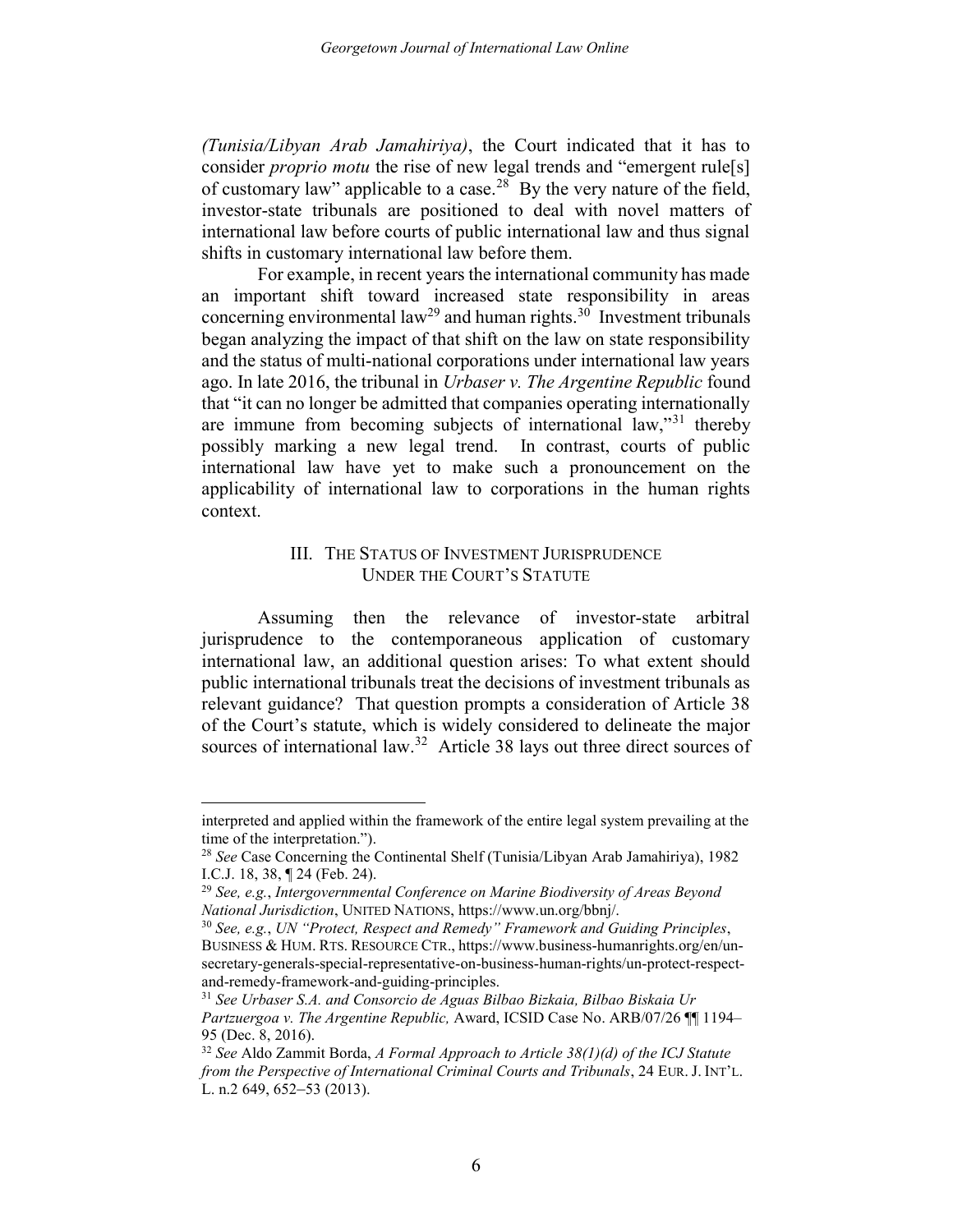international law: treaties, customary international law, and the "general principles of law recognized by civilized nations."

 Notably, though, Article 38(1)(d) also acknowledges "judicial decisions" and "the teachings of the most highly qualified publicists" as "subsidiary means for the determination of rules of law." Although much scholarly work exists on the precise meaning of Article 38(1)(d), many interpret the term "judicial decisions" broadly.<sup>33</sup> On that ground, Article 38(1)(d) may be read to encompass investor-state arbitral jurisprudence as a "subsidiary means" for determining the current status of customary international law. In fact, in its 1988 Headquarters Agreement advisory opinion, the Court noted referred to the arbitral award in the Alabama Claims case as a "judicial decision":

 It would be sufficient to recall the fundamental principle of international law that international law prevails over domestic law. This principle was endorsed by judicial decision as long ago as the arbitral award of 14 September 1872 in the Alabama case between Great Britain and the United States, and has frequently been recalled since….

 Indeed, the Court has on several occasions referred to the decisions of inter-state arbitral tribunals to determine states' obligations under international law. In the Application of the Interim Accord of 13 September 1995, the Court cited the Lake Lanoux arbitral award to explain the principle that "States must conduct themselves so that the 'negotiations' are meaningful."<sup>34</sup> In the Gabčikovo-Nagymaros case, the Court referred to the arbitral award handed down in the Air Service Agreement of 27 *March 1946*<sup>35</sup> case as a source for asserting that international law requires a countermeasure to "meet certain conditions" in order to be "justifiable."<sup>36</sup> In fact, the practice of citing arbitral awards extends beyond the Court. In a 2011 advisory opinion, the Seabed Disputes Chamber for the International Tribunal for the Law of the Sea cited

1

<sup>33</sup> See id. at 657; Alain Pellet, Former Chairperson of the U.N. International Law Commission, Decisions of the ICJ as Sources of International Law?, Morelli Lecture, §

<sup>3.1.1,</sup>

 15-Pellet.pdf (noting that the term encompasses "the jurisprudence of the Court and https://www.scienzegiuridiche.uniroma1.it/sites/default/files/varie/GML/2015/GML\_20 other judicial or arbitral bodies").

<sup>&</sup>lt;sup>34</sup> Application of the Interim Accord of 13 September 1995 (the former Yugoslav Rep. of Maced. v. Greece), Judgment, 2011 I.C.J. 644, 685, ¶ 132 (Dec. 5).

<sup>&</sup>lt;sup>35</sup> Case concerning the Air Service Agreement of 27 March 1946 between the United States of America and France, 18 R.I.A.A. 443 (Dec. 9, 1971).

<sup>36</sup> Gabčíkovo-Nagymaros, 1997 I.C.J at 55, ¶ 83.